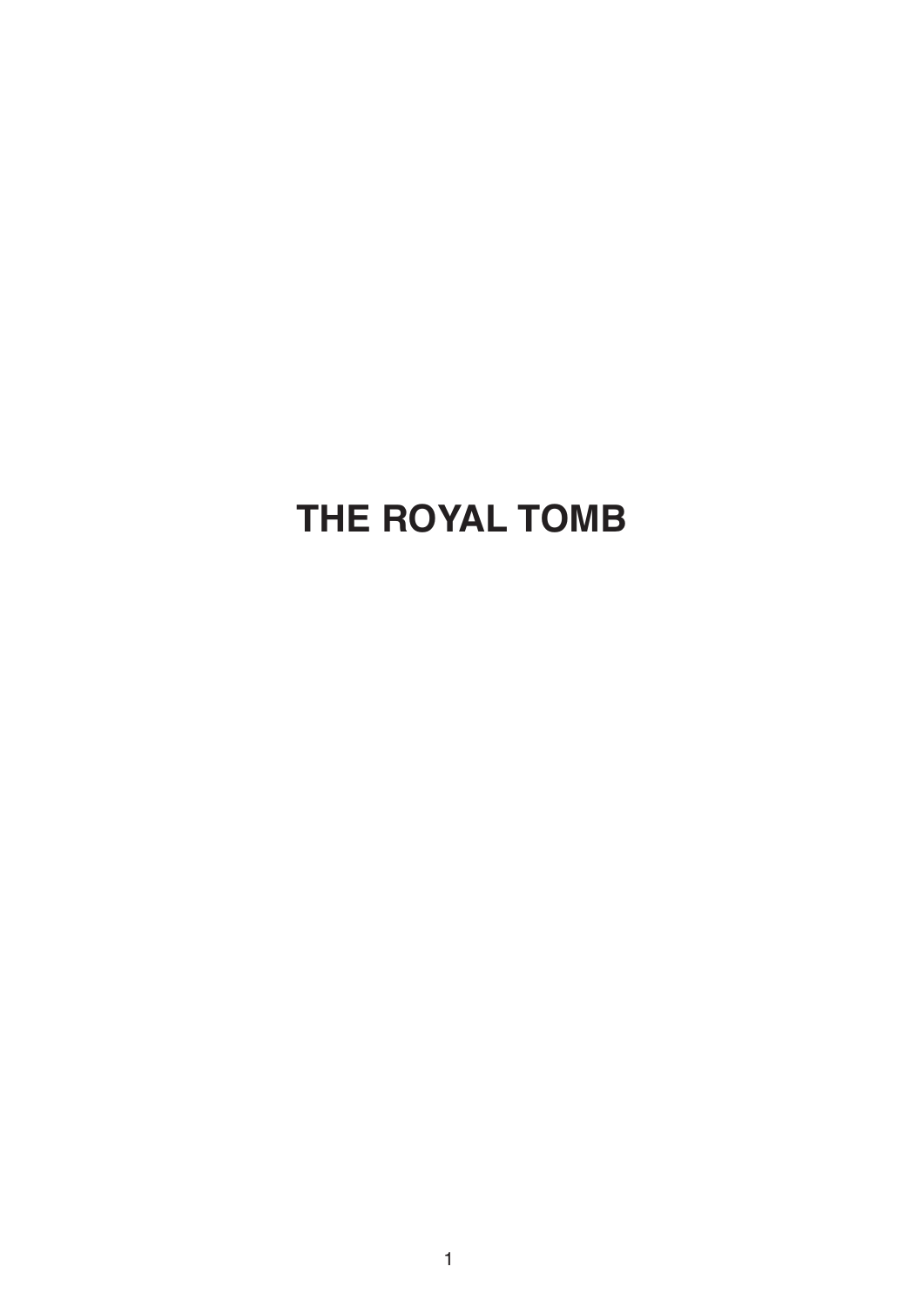The Royal Tomb lies in a narrow side valley leading off from the Royal Wadi at a distance of 6 kms. (nearly 4 miles) from its mouth, which is itself about 5 kms. (3 miles) from el-Till village. It was intended for Akhenaten, princess Meketaten, and probably for Queen Tiy also, and (in an unfinished annexe) an additional person (Nefertiti?). Its basic design and proportions are similar to those of the royal tombs in the Valley of Kings at Thebes, except that since it was intended for several persons, there are additional burial chambers. The rock is of poor quality, so that much of the decoration was wholly or partly cut in a thin layer of gypsum plaster spread on the walls. Much of this has been destroyed. Most of the surviving decoration is in the chambers for princess Meketaten. Despite this, the impressive dimensions and dramatic atmosphere of the tomb make it well worth a visit. The entrance to the tomb is covered by a modern construction intended to prevent the tomb from being flooded by the occasional heavy rains that send water sweeping down the wadi.

The tomb is entered from the valley floor by a steep flight of steps with smooth central ramp (A). A long sloping corridor (B) leads down from the doorway to a second flight of steps (C). Below this lies a shaft 3.5 metres (11 feet, 6 inches) deep (D). Meagre traces of decoration survive on the walls above the shaft: the side walls showed the King and Queen making offerings to the Aten; the end walls depicted one or more of the princesses. Beyond the shaft is the King's burial chamber (E), with raised platform on the left, and the remains of two square pillars. Note also the rectangular plinth in the middle of the floor where his sarcophagus once stood. Of the decoration little now survives, apart from fragile patches of plaster at ceiling level, with titles of the Aten, Akhenaten and Nefertiti, but earlier there were scenes of women mourners from a depiction of the King's funeral.

If we now retrace our steps, a doorway on the left, just beyond the top of the lower staircase (C) leads to the tomb of Princess Meketaten, the second of Akhenaten's daughters. It consists of three chambers, the first and third with decorated walls.



CHAMBER ALPHA. Following the scenes in a clockwise direction: (1): remains of seven registers of representatives of foreign peoples raising their arms in adoration of the Aten. (2)–(3): King, Queen and princesses worship the Aten in a temple as the sun sets in the west, with courtiers below. (4): nine registers of soldiers and chariots. Note that in some cases the heads of the horses are in frontal view, rare in Egyptian art. (5): originally seven registers of soldiers, some of them foreign, raising their hands in adoration of the Aten, depicted on the adjacent wall. (6)–(7): King, Queen and princesses worship the Aten in a temple as the sun rises over the eastern horizon. Attendants and chariots await outside. Birds and animals rejoice in the sun's rays at the left end, beyond the temple. (8): two registers originally showed King and Queen mourning a dead princess lying on a bier (bottom left). No name occurs here for the princess, but it is normally assumed to be Princess Meketaten, in view of the similarity with a scene in the inner chamber where she is named. King and Queen weep over the corpse, with distraught attendants behind. An infant lies in the arms of a nurse, presumably the princess's baby. This and the similar scene in the inner chamber convey a depth of personal emotion unique in Egyptian art.